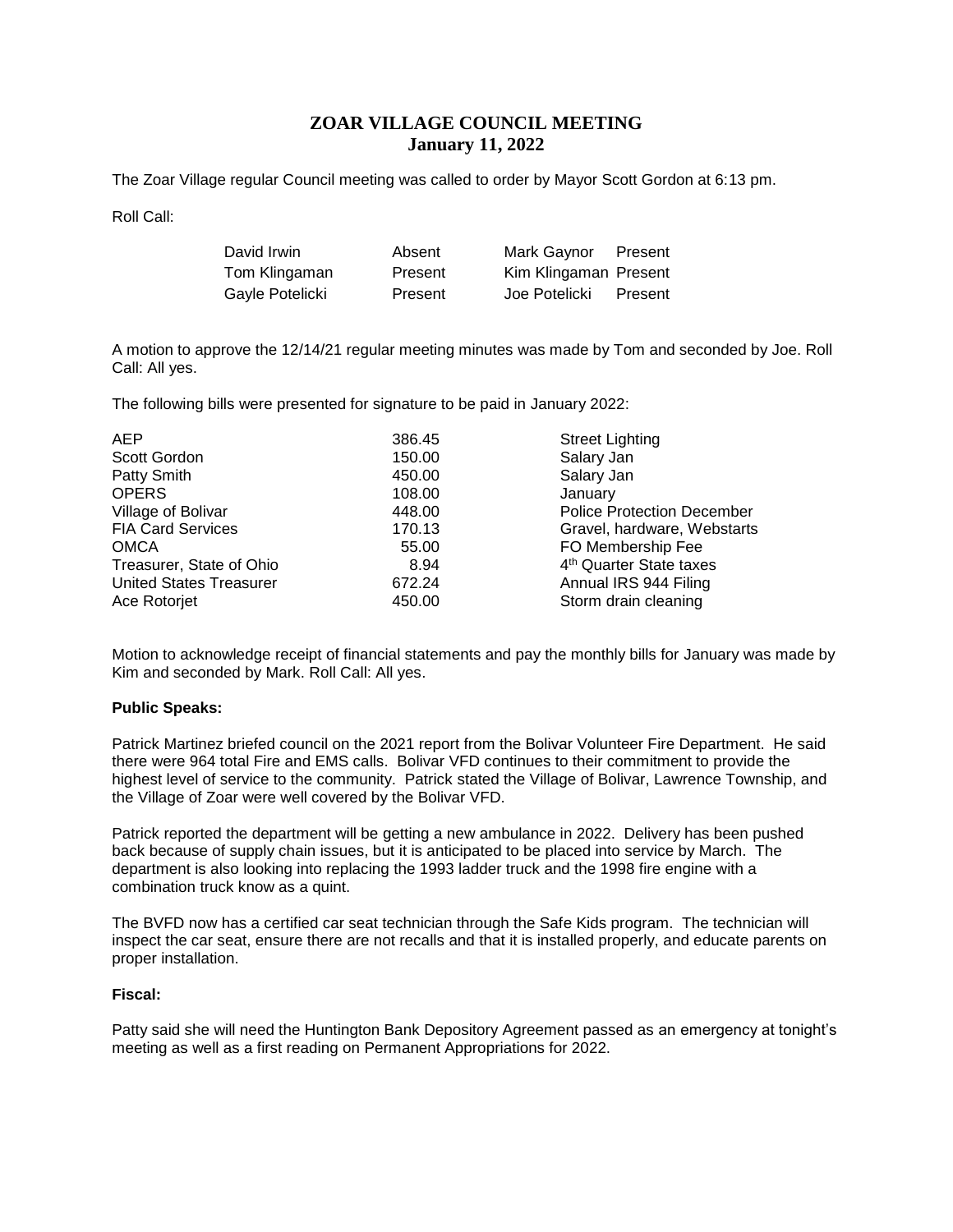# **Street Committee:**

Scott said with David under the weather a bit, he and Tom will keep a close watch on the snow storm heading our way. They will call Donnie Ackerman if needed and ask Patrick Eddy to help.

#### **Safety Committee:**

Tom gave Patty the copy of the 2021 Bolivar VFD report and asked that she get copies to all of council.

Tom talked about the trip hazards on the sidewalks around the Village. He said there are several areas that will need to be built up with stone to alleviate the tripping hazard prior to tourist season. One specific area mentioned was in front of the Cobbler House.

The Safety Committee completed updates for the County Hazard Mitigation Plan. The county will now draft the plan for all to review.

#### **Planning Commission and Historic Preservation Commission:**

Scott reported there are no new projects. The last scheduled meeting was cancelled due to COVID related issues.

# **Cemetery Board:**

None.

#### **Solicitor Report:**

Doug finalized the street vacating documents and filed them at the county courthouse.

#### **Mayor's Notes:**

Scott presented council with a flow chart streamlining the permit process for both committee and applicants. David Hayes, Zoning Official voiced concern as to who is approving the permits and who cannot. He said he does not see where the authority to issue a permit is defined in the chart. Doug stated the chart basically has the Zoning Official as a clerical processor of the permits who ensures they are complete but cannot approve, rather all permits will have to go through Planning Commission or the Historic Preservation Commission. Further discussion on the process will go to the Planning Commission.

There is not a lot to report as not much has changed with the USACE. Scott said there will be no January meeting and hopefully at the February meeting the test results for the test trench will be available.

Scott said the US Treasury released the final rule on the use of state and local fiscal recovery funds.

Tuscarawas Art Partnership (TAP) Project – A County-wide art project is being proposed to increase tourism and to showcase the uniqueness of each town. Being proposed is a 4-foot high sculpture in the shape of the County that would be decorated (paint or other art media) by each town to highlight unique features. These would be placed on the County Court House steps for visitors to view and select towns or events of interest that they would like to visit. Wilma Mullet, TAP Executive Director, is planning to be at the January Mayor's meeting to give an update. The only planned cost to towns is a pedestal that the sculpture would set on.

2020 Census – The official 2020 census population count for the village is 172. The official count in 2010 was 169.